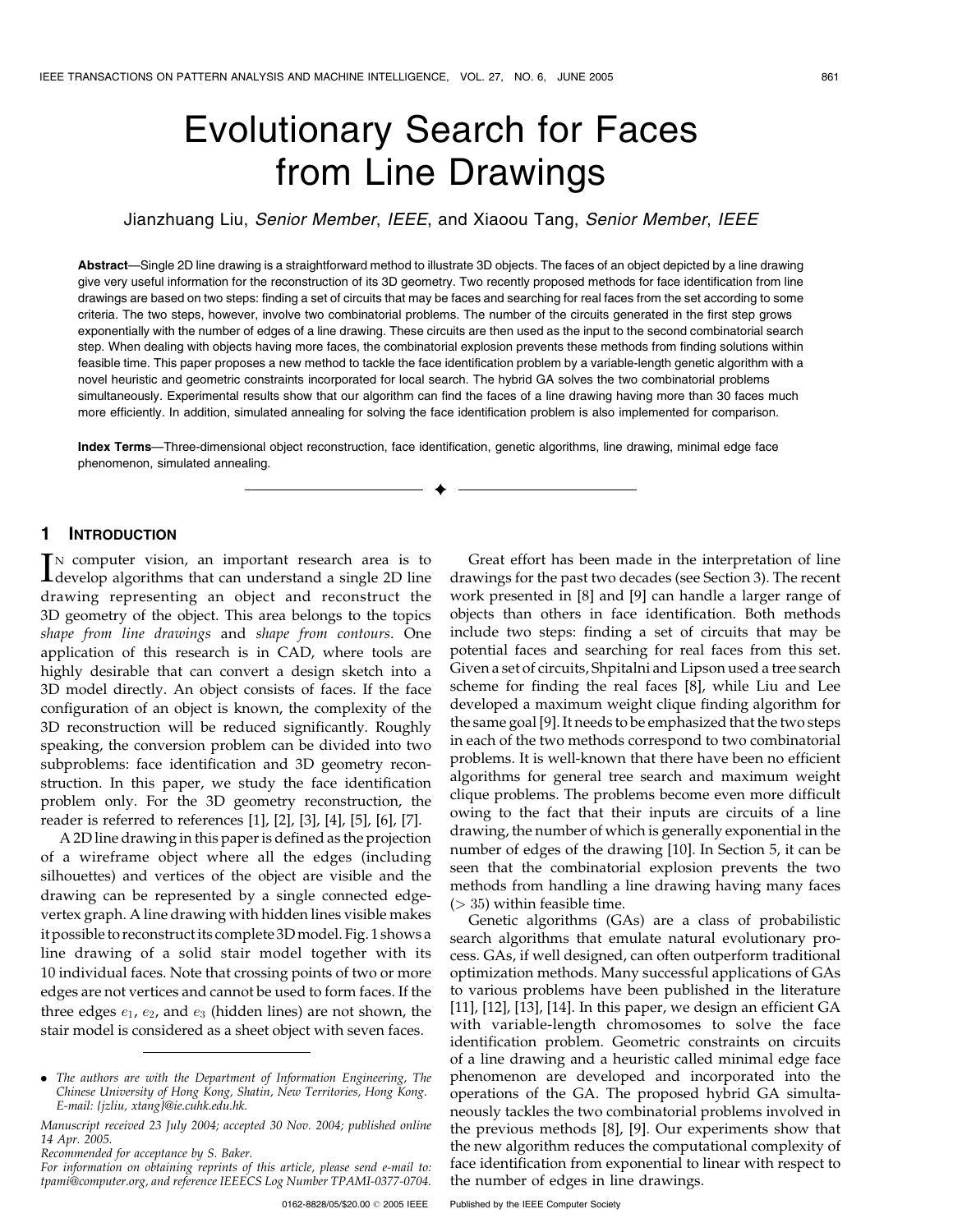

Fig. 1. A line drawing with 10 faces.

The rest of this paper is organized as follows: In Section 2, we briefly describe the technical terms that will be used in this paper. The related work on line drawing interpretation is described in Section 3. The proposed hybrid GA for the face identification is presented in Section 4. Section 5 shows experimental results and comparisons of computational times and memory requirements between the new algorithm and the previous ones. In Section 6, we implement a simulated annealing algorithm and compare it with the GA. Finally, the conclusions are given in Section 7.

# 2 TERMINOLOGY

For easier understanding of the technical content of this paper, we first summarize several terms that will be used in the rest of this paper. More detailed descriptions for the graph theory and topology terms can be found in [15], [16].

- . Graph. A graph is defined to be a set of points (vertices) that are interconnected by a set of lines (edges). A graph G may be written as  $G = (V, E)$ with  $V$  and  $E$  being its vertex set and edge set, respectively. The numbers of vertices and edges are denoted by  $|V|$  and  $|E|$ , respectively.
- **k**-connected. A graph is called k-connected if at least  $k$ of its vertices and the edges adjacent to them must be removed to make the remaining graph disconnected.
- Manifold. A manifold, or more rigorously 2-manifold, is a solid where every point on its surface has a neighborhood topologically equivalent to an open disk in the 2D Euclidean space.
- Genus. The genus of a surface can be considered as the number of holes that pass through it completely. The genus of a graph  $G$  is the smallest genus of a surface on which  $G$  can be embedded.
- . Circuit. A circuit is a closed trail in a graph where all its vertices except the end vertices are distinct.
- Potential face. A potential face is a circuit without edges intersecting.
- . Minimal potential face (MPF). An MPF is a potential face without a smooth (noncreased) edge (in the drawing) connecting two of its nonadjacent vertices.
- **Degree.** The degree of a vertex v, written  $d(v)$ , is the number of edges adjacent to v.
- **Vertex rank.** The rank of a vertex v, written  $R(v)$ , denotes the number of circuits with boundaries passing through  $v$ . The boundary of a circuit is the set of vertices and edges of the circuit.
- Edge rank. The rank of an edge  $e$ , written  $R(e)$ , denotes the number of circuits with boundaries passing through e.

# 3 RELATED WORK

We may divide the related work on interpretation of line drawings into three areas: line labeling, 3D reconstruction from multiple views of wireframe models, and face identification and 3D reconstruction from single line drawings with hidden lines visible. Methods for line labeling focus on finding a set of consistent labels from a line drawing without hidden lines in order to test if it is legal and/or on 3D reconstruction based on such a labeled line drawing [17], [18], [19], [20], [21], [22], [23]. Approaches in the second area try to reconstruct a 3D CAD model from its multiple (three, in general) orthographic projections [24], [25], [26]. More information can be found from three orthographic views for the reconstruction task than from a single projected view, which is the premise of the third area. Our work belongs to the third area. We especially focus on face identification from single line drawings with hidden lines visible.

The earliest work in face identification was done by Markowsky and Wesley [27]. Their topologically-driven algorithm can handle only wireframes with straight lines and planar faces and requires the 3D coordinates of vertices to calculate the normals of planes.

Hanrahan [28] and Dutton and Brigham [29] used purely topological methods to find the faces of a drawing. A drawing (graph) is embedded in the plane with a planar embedding algorithm [15]. The resulting regions represent the faces of the corresponding object. Their methods are suitable only for objects of genus 0 whose drawings are 3-connected, due to the requirement of a unique planar embedding for a drawing. Another approach presented by Ganter and Uicker [30] also uses concepts from graph theory. It is based on the spanning tree of the graph of a drawing. The problem with this approach is that it cannot handle objects with holes. Hojnicki and White [31] improved Ganter and Uicker's algorithm by employing better cycle reduction schemes. However, if the number of faces of an object of genus  $> 0$  is unknown in advance, their algorithms still fail when dealing with it.

Agarwal and Waggenspack's method [32] employs a divide-and-conquer strategy to remove stars (tetrahedra, N-sided pyramids, or multiply connected stars) from a drawing. The faces of the drawing are obtained by combining triangles that are created from the stars. Based on a number of properties implied in line drawings representing manifold objects, Liu et al. [33] used a tree search scheme to find the faces of manifolds.

The abovementioned methods for face identification were designed basically for dealing with solid objects, compared with which the following two methods can handle a larger range of objects (e.g., the manifold shown in Fig. 1 and the nonmanifold in Fig. 2a). Because these two methods are most related to the work in this paper, we give more detailed descriptions of them in the following sections.

# 3.1 Shpitalni and Lipson's Method

Shpitalni and Lipson's face identification method [8] is built upon an observation on face configuration and a basic theorem called the face adjacency theorem. The observation, serving as the criterion for the problem, is that, given a line drawing, human beings tend to choose a face configuration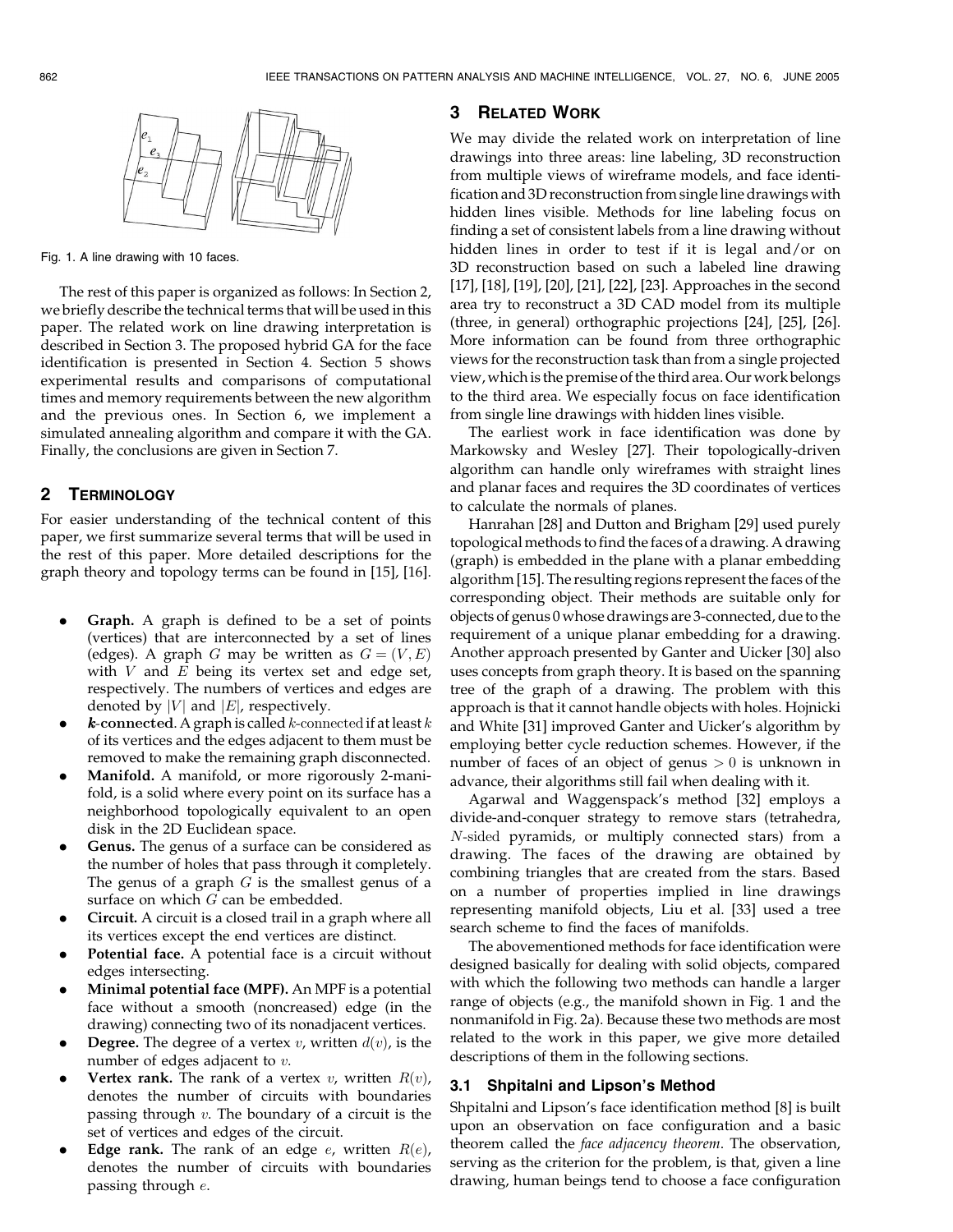

Fig. 2. (a) A 3-face drawing with its maximum ranks shown where  $R^+(v)$ s are denoted by underlined numbers and  $R^+(e)$ s by the other numbers. (b) The same drawing with vertices labeled. (c) The potential faces of the drawing with the last four being MPFs.

in which there are as many edges as possible. The face adjacency theorem states that two adjacent planar faces may coexist in the same object if and only if their common edges are collinear. This theorem can be extended to allow nonplanar, smooth faces. The extended theorem states that two adjacent smooth faces may coexist in the same object if and only if their common edges are smooth. The method can be formulated as the following optimization problem:

**Definition 1.** Given n MPFs (minimal potential faces) generated from a line drawing, the upper bounds (maximum ranks)  $R^+(e)$ and  $R^+(v)$  of all the edges and vertices of the drawing, and a binary matrix  $B=[b_{ij}]_{n\times n}$  (obtained according to the face adjacency theorem) with  $b_{ij} = 1(0)$  denoting that faces i and j can (cannot) coexist in the same object, the face identification problem is to search for subsets xs of the MPFs such that<sup>1</sup>

minimize: 
$$
g(x) = \sum [R^+(e) - R(e)] + \sum [R^+(v) - R(v)]
$$
 (1)

$$
subject\ to\ :R(e)\leq R^+(e),\forall e\ \ \hspace{1cm} (2)
$$

$$
R(v) \le R^+(v), \forall v \tag{3}
$$

$$
b_{ij} = 1, i \neq j, i, j \in x,\tag{4}
$$

where  $R(e)$  and  $R(v)$  are the respective actual edge and vertex ranks corresponding to  $x$ .

In this formulation, (1) implies the criterion and (4) reflects the geometric constraint imposed by the face adjacency theorem. Shpitalni and Lipson calculated the maximum ranks  $R^+(e)$  and  $R^+(v)$  from a line drawing through an iterative procedure.

The ranks play an important role in Shpitalni and Lipson's method. Since they are also used in the implementation of our GA, we discuss them in more detail. The maximum edge and vertex ranks impose two of the three constraints. Based on the face adjacency theorem, when no two edges meeting at a vertex are collinear, Shpitalni and Lipson gave the following three inequalities and an equation for finding the maximum edge and vertex ranks of a line drawing:

1. In [8], Shpitalni and Lipson presented the objective function in this form  $g(x) = \sum |R^+(e) - R(e)| + \sum |R^+(v) - R(v)|$ . The two absolute signs are removed in (1) because of the two constraints in (2) and (3).



Fig. 3. A smooth entity chain  $(1, 2, 3, 4)$  where three faces pass through edge  $(2, 3)$ .

$$
R^{+}(v) \le \{d(v)[d(v) - 1]\}/2\tag{5}
$$

$$
R^{+}(e) \le \min\{d(v_1), d(v_2)\} - 1\tag{6}
$$

$$
R^+(v) = \left[\left(\sum R^+(e)\right)/2\right],
$$
 for all edges meeting at vertex  $v$  (7)

$$
R^+(e) \le \min\{R^+(v_1), R^+(v_2)\},\tag{8}
$$

where  $v_1$  and  $v_2$  are two end-vertices of edge  $e$  in (6) and (8); |a| denotes the largest integer  $\leq a$ ; all the ranks are integers. These relations are derived from the local analysis of a general edge and its two end-vertices. Because a face boundary passing through vertex  $v$  must pass through two edges meeting at  $v$ , the largest number of faces passing through  $v$  cannot exceed  $C_{d(v)}^2$ the possible combinations of edge pairs at  $v$ , which leads to (5). Similarly, since a face passing through edge  $e$  also passes through one of the other edges meeting at its end-vertices  $v_1$  or  $v_2$ , we have  $R^+(e) \leq d(v_1) - 1$  and  $R^+(e) \leq d(v_2) - 1$ ; thus (6) follows. After the ranks of all the edges meeting at vertex  $v$ have been obtained, (7) follows from the fact that a face passing through  $v$  also passes through two of these edges. Because a face passing through an edge  $e$  also passes through its two end-vertices  $v_1$  and  $v_2$ , we have  $R^+(e) \leq R^+(v_1)$  and  $R^+(e) \leq R^+(v_2)$ , which lead to (8). Shpitalni and Lipson used (5) and (6) to compute the preliminary estimation of the maximum edge and vertex ranks and then applied (7) and (8) iteratively until all the ranks satisfy (5)-(8).

For better understanding of the ranks, potential faces and MPFs, Fig. 2 shows a line drawing having three faces. In this simple example, there are only five potential faces, among which the last four are MPFs, as shown in Fig. 2c. Circuit  $(1, 2, 5, 7, 3, 4, 1)$  is not an MPF because there exists an edge connecting vertices 2 and 3 in the drawing. The last three circuits are real faces.

When two edges meeting at a vertex are collinear in a line drawing, two or more faces may share the two edges in a smooth entity chain. For example, for the smooth entity chain  $(1, 2, 3, 4)$  in Fig. 3, there are three faces passing through edge  $(2,3)$ . To accommodate this case, Shpitalni and Lipson extended (6) to

$$
R^{+}(e) \le \min\left\{\sum d(v_L) - 2n_L, \sum d(v_R) - 2n_R\right\} + 1,\quad (9)
$$

where  $n_L$  ( $n_R$ ) is the number of vertices on the left (right) of edge  $e$ , and  $v_L$  ( $v_R$ ) denote all the  $n_L$  ( $n_R$ ) vertices along the smooth entity chain on the left (right) of edge  $e$ . Then,  $(9)$  is used to replace (6) to find the maximum ranks in their iterative procedure.

#### 3.2 Liu and Lee's Method

In [9], Liu and Lee used the same criterion and face adjacency theorem as those in [8] to formulate the problem. They indicated that the maximum ranks of a line drawing can be calculated by

$$
R^{+}(e) = \min\{d(v_1), d(v_2)\} - 1\tag{10}
$$

and (7). When there are smooth entity chains in a line drawing, (10) is replaced by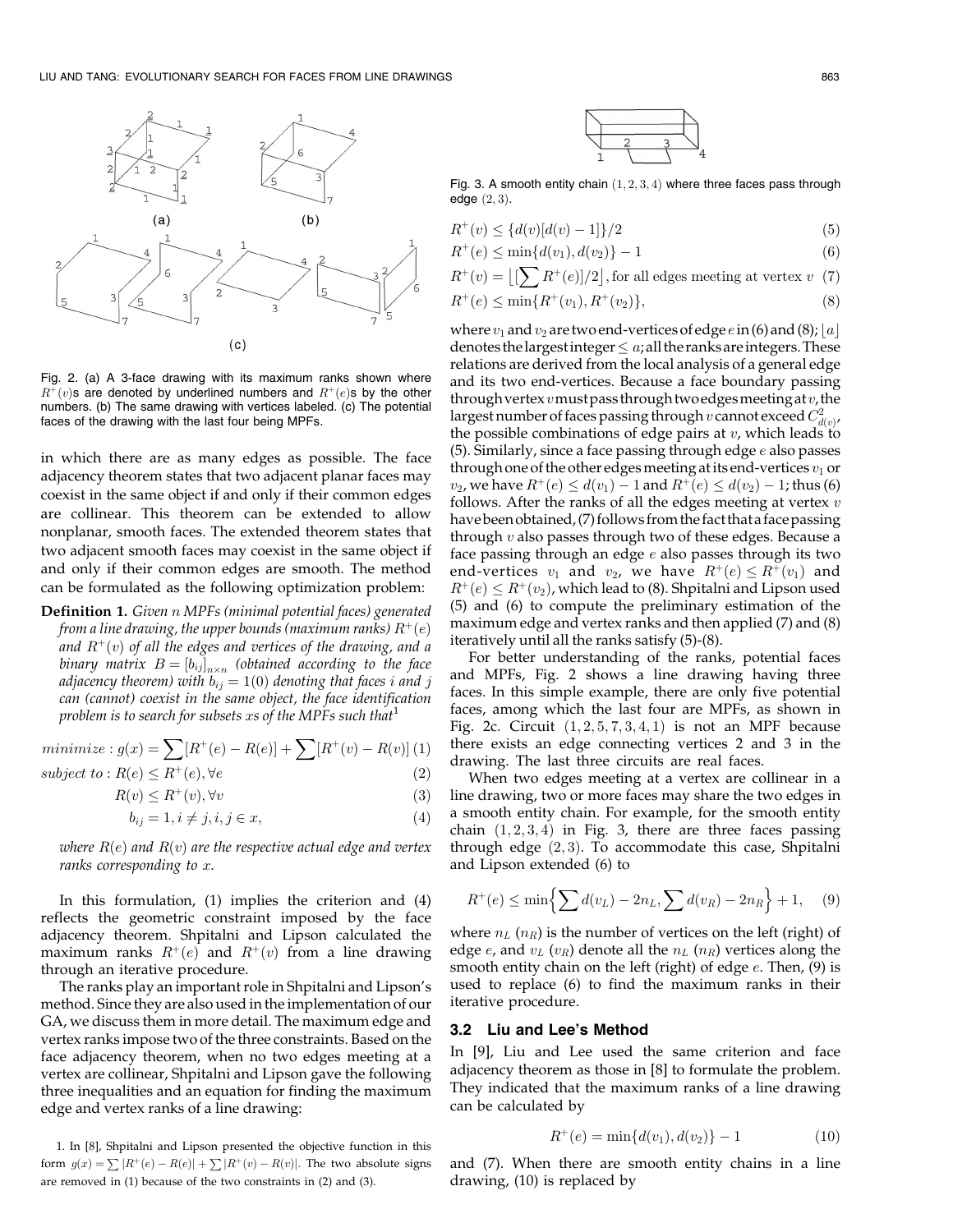$$
R^{+}(e) = \min\left\{\sum d(v_L) - 2n_L, \sum d(v_R) - 2n_R\right\} + 1. \quad (11)
$$

We will use (10) and (11) to compute the maximum edge ranks of a line drawing in the GA implementation. The face identification in [9] is formulated as follows:

**Definition 2.** Let  $w(i)$  be the number of edges of a face i. Given an edge-vertex graph of a line drawing and the set, denoted by SMPF, of the MPFs generated from the graph, the objective of face identification is to find all the sets  $x_1, x_2, \ldots, x_s$ , where s is the number of sets and  $x_k \subset SMPF$ ,  $1 \leq k \leq s$ , such that, for every  $x_k$ , the sum of  $w(i)$ ,  $i \in x_k$ , is maximal and the faces in  $x_k$ satisfy the face adjacency theorem. In short, the problem is:

$$
maximize: f(x) = \sum_{i \in x} w(i), x \subset SMPF \tag{12}
$$

$$
subject\ to: b_{ij} = 1, i \neq j, i, j \in x.
$$
 (13)

The two formulations in Definitions 1 and 2 are proven to be equivalent in [9]. Based on Definition 2, Liu and Lee developed a much faster algorithm to find the faces in a drawing.

#### 3.3 Combinatorial Explosion Problem

Each of the two methods in [8] and [9] involves two combinatorial problems. Shpitalni and Lipson generated the MPFs by a circuit space approach and used the A\* algorithm to search for the optimal solutions (see Definition 1) on a tree constructed by the MPFs. Liu and Lee employed a depth-first search algorithm to find theMPFs and developed a maximum weight clique finding algorithm to solve the problem in Definition 2.

In general, the number of circuits in a drawing is exponential in the number of edges [10]. For example, the simple 3-step stairs shown in Fig. 1 presents 312 circuits. If the stairs are expanded by only one more step, the number of circuits will increase to 1,114! Although usually only a small fraction of the circuits are MPFs, the number of MPFs still grows exponentially with the number of edges of a line drawing.What is worse is that these exponentially-increasing MPFs are the input of the second combinatorial search algorithms for both methods. There are no known efficient algorithms for general tree search and maximum weight clique problems. Our experiments show that neither method works for line drawings with more than 35 faces within feasible time.

## 4 A HYBRID GA FOR FACE IDENTIFICATION

In this section, we develop a GA with variable-length chromosomes and a local search heuristic for the face identification. Incorporated into the local search algorithm are the maximum ranks, geometric constraints imposed by the face adjacency theorem, and a novel heuristic called minimal edge face phenomenon. The hybrid GA is designed to find solutions by direct search on a line drawing.

## 4.1 Outline of Standard GAs

Standard GAs generally have these five basic components [13]:

- 1. a genetic representation of solutions to a problem,
- 2. a scheme to create an initial population of solutions,
- 3. a fitness function to evaluate how good a solution is,

|--|

Fig. 4. A chromosome having  $m$  genes (MPFs).

- 4. genetic operators used to generate offspring during reproduction, and
- 5. parameters of GAs.

A GA searches some solution space by maintaining a population  $P(t)$  of *chromosomes* in each generation  $t$ . A solution is encoded into a chromosome. The main advantage of maintaining a population is that, with many different solutions available, the search has a greater chance of finding global optima. The overall quality (fitness) of the solutions is improved generation after generation. In each generation, some individuals are selected to undergo stochastic transformations through genetic operators to create new individuals called offspring,  $O(t)$ . Based on survival of the fittest, the better an individual fits its environment, the greater is the likelihood of it being selected. Two commonly used operators are crossover and mutation [14]. A new generation is formed by the selection of fitter individuals from  $P(t)$  and  $O(t)$ . It is expected that the GA converges to the best solutions after a number of generations. The standard GA is summarized in Algorithm 1.

# Algorithm 1. (Standard GA [13])

- 1.  $t \leftarrow 1$
- 2. Initialize  $P(t)$  randomly
- 3. Evaluate  $P(t)$
- 4. repeat
- 5. Select individuals from  $P(t)$
- 6. Perform mutation and crossover on the selected individuals to generate  $O(t)$
- 7. Form  $P(t + 1)$  from  $P(t)$  and  $O(t)$
- 8.  $t \leftarrow t + 1$
- 9. until the termination condition is satisfied

The framework of the standard GA is rather general. A simple GA, however, does not usually give satisfactory results for a difficult optimization problem. In the following, we will design a GA to meet the nature of the face identification problem and to solve it efficiently.

# 4.2 Genetic Representation and Fitness Function

The first step to designing a GA is to encode a solution into a chromosome. A chromosome consists of a number of genes. For the face identification, we use a gene to represent an MPF. The gene stores the number of vertices and the ordered vertex labels of the MPF. Unlike fixed-length chromosomes in most GAs, here the length of a chromosome is variable since the number of the faces of an object is unknown in advance. Fig. 4 shows a chromosome having  $m$  genes (MPFs) at some generation.

Given a line drawing with all the edges visible, human beings tend to choose a face configuration in which there are asmany edges as possible. Thisis the criterion for our solution to the face identification problem (which is also the criterion in Shpitalni and Lipson's and Liu and Lee's methods [8], [9]). The MPFs kept in a chromosome give a possible solution to the problem. Therefore, we define a fitness function to evaluate how fit a chromosome is as follows: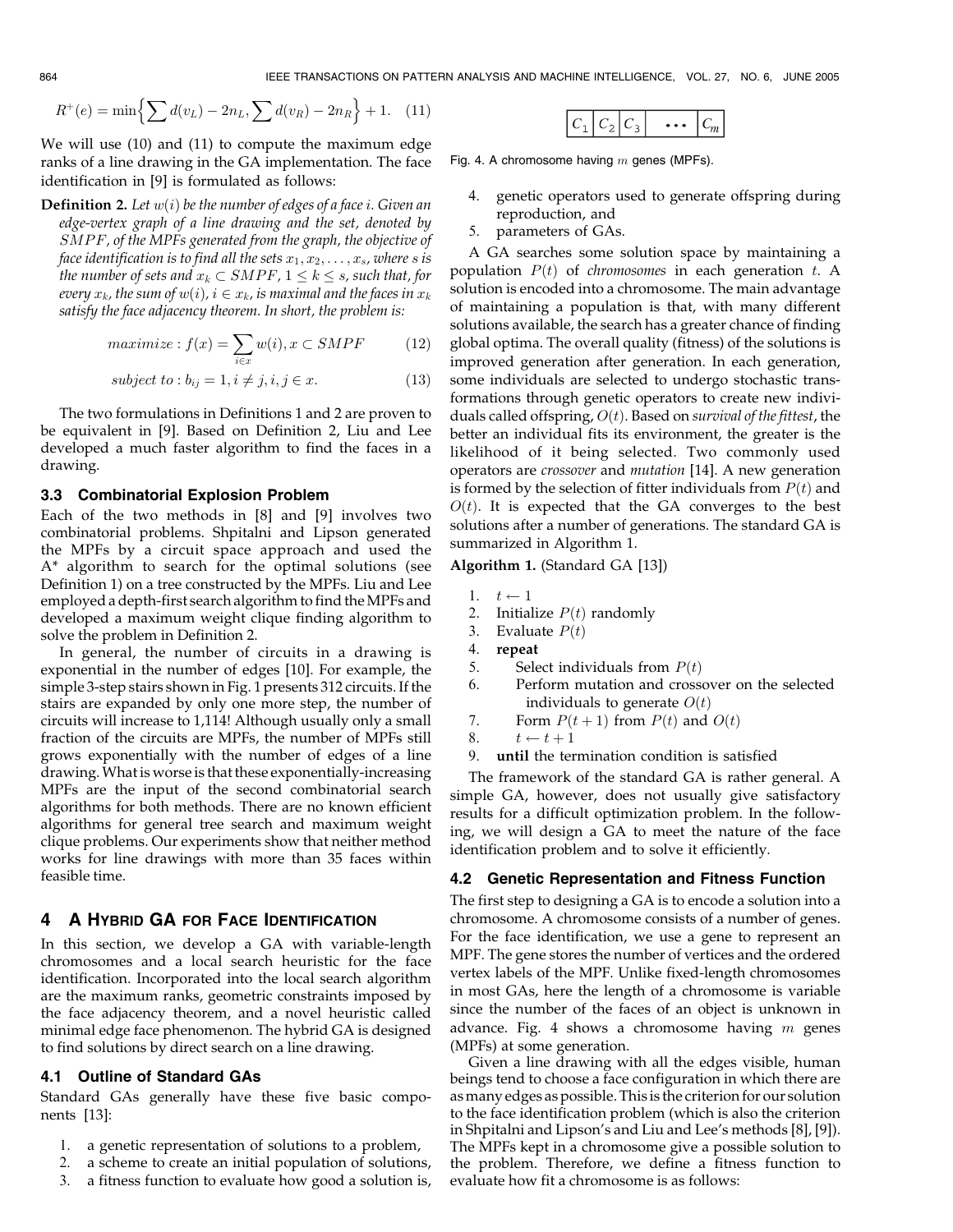LIU AND TANG: EVOLUTIONARY SEARCH FOR FACES FROM LINE DRAWINGS 865

**Definition 3.** The fitness of a chromosome  $k$  is evaluated by

$$
f_k(x) = \sum_{i \in x} w(i),\tag{14}
$$

where  $x$  is the set of compatible MPFs currently stored in the chromosome, and  $w(i)$  denotes the number of edges of a MPF i.

Here, maximizing  $f_k(x)$  implies the criterion and the term compatible imposes a constraint on the MPFs. Obviously, the more MPFs are added into a chromosome, the higher its fitness is. However, whether or not a new MPF can be added into the chromosome is determined by the geometric constraint, the face adjacency theorem. In other words, all the MPFs in a chromosome must be able to coexist in the same object. We call these MPFs compatible.

The goal of the GA is to evolve chromosomes to be fittest (with the highest fitness value). Comparing Definitions 1, 2, and 3, it is not difficult to see that both the objectives and constraints of them are the same. In Definition 3, the term compatible implies the same constraint as that in (13). These equivalent but different formulations lead to different ways to solve the face identification problem with very different efficiency.

We need MPFs to form chromosomes. From the discussion in Section 3.3, it has been known that the number of MPFs increases exponentially with the number of edges in a line drawing. Therefore, we do not want to generate all the MPFs in a drawing before the GA runs. Instead, we design the GA to have a local search operation to find the MPFs that are most likely to be faces directly from the drawing.

#### 4.3 Minimal Edge Face Phenomenon

A face of an object corresponds to a circuit constructed by some edges in a line drawing. For an edge of a line drawing with all the vertices of degree  $>1$ , we can always find a circuit passing through the edge and having fewest edges. Such a circuit is called a minimal edge circuit. Through extensive observation, we have found that it is very likely for a minimal edge circuit to stand for a face. Among all the 1,772 edges of the line drawings given in the experiments in this paper and in the two papers by Shpitalni and Lipson [8] and Liu and Lee [9], there are only 75 edges, passing through which the minimal edge circuits are not faces. For these examples, the percentage of a minimal edge circuit being a face is as high as 95.7 percent. We call this the minimal edge face phenomenon.

Consider the edge  $(2,3)$  of the line drawing shown in Fig. 2b. There are two minimal edge circuits,  $(2, 1, 4, 3, 2)$ and  $(2, 5, 7, 3, 2)$ , passing through it. These two circuits represent two faces. In fact, this phenomenon applies to all the edges of the line drawings in Figs. 1, 2, and 3. However, not all such circuits are faces of an object. An example can be seen in the drawing shown in Fig. 5 depicting a block with a hole passing through it. From edge  $(3, 4)$ , we can find a minimal edge circuit  $(3, 2, 1, 6, 5, 4, 3)$  in the drawing, but it is not a face. Is it possible to find all the faces in any drawing simply by searching among minimal edge circuits? The answer is no, since not all faces are minimal edge circuits. For example, the two faces each with eight edges in Fig. 1 cannot be found by this approach, neither can the face  $(1, 7, 8, 9, 10, 4, 5, 6, 1)$  in Fig. 5.

Although there are exceptions, the minimal edge face phenomenon can apply to most cases. This heuristic leads



Fig. 5. A block with a hole, where hidden edges are shown in dashed lines for easier observation. The circuit  $(3, 2, 1, 6, 5, 4, 3)$  is not a face.

to a very effective local search scheme. Together with the GA, it efficiently solves the two combinatorial explosion problems involved in the previous methods. This local search scheme is described in the next section.

#### 4.4 A Local Search Scheme

Enumerating all the circuits in a drawing ensures that all the faces can be explored. However, doing this will lead to the combinatorial explosion which is what we try to avoid. In order for the GA to form its chromosomes with higher and higher fitness values, we propose a local search scheme to assist the GA's exploration on a line drawing.

Given a set of MPFs stored in a chromosome, the local search scheme tries to extend the chromosome by adding into it as many MPFs as possible. However, a new MPF, if added into the chromosome, has to be compatible with all the existing MPFs in it. Thus, the following two conditions will be used in the local search algorithm.

- Condition 1. The new MPF does not cause the rank of any edge  $e$  in the line drawing to exceed the maximum edge rank  $R^+(e)$ .
- Condition 2. It can coexist in the line drawing with all the MPFs stored currently in the chromosome.

Both of the conditions are geometric constraints for the new MPF to be compatible with all the other MPFs. The first condition requires that the edge ranks obtained from the group of MPFs should not exceed their corresponding maximum edge ranks. The second condition comes from the face adjacency theorem.

It should be emphasized that Condition 2 implies Condition 1, which was proven by Liu and Lee in [9]. The use of both is for the purpose of making the search algorithm more efficient. Given a line drawing, the maximum edge ranks  $R^+(e)$  can be calculated conveniently by (10) and (11) and be used directly during the local search for MPFs, while Condition 2 is tested after an MPF has been found.

In Condition 1, we consider only the maximum edge ranks  $R^+(e)$ , ignoring the maximum vertex ranks  $R^+(v)$ . In Definition 1, both edge and vertex ranks are used. At first glance, it seems that if both are used, the search algorithm would be more efficient with one more constraint. However, the following theorem shows that if all the  $R^+(e)$  are not exceeded by the edge ranks obtained from a set of circuits, all the  $R^+(v)$  will not be exceeded either by the vertex ranks from the same set. Thus, testing whether a maximum vertex rank is exceeded is redundant. It only reduces the efficiency of the algorithm if used.

**Theorem 1.** Given a set  $x$  of circuits in a line drawing. If the circuits in x satisfy  $R(e) \leq R^+(e)$ ,  $\forall e$ , then  $R(v) \leq R^+(v)$ ,  $\forall v$ .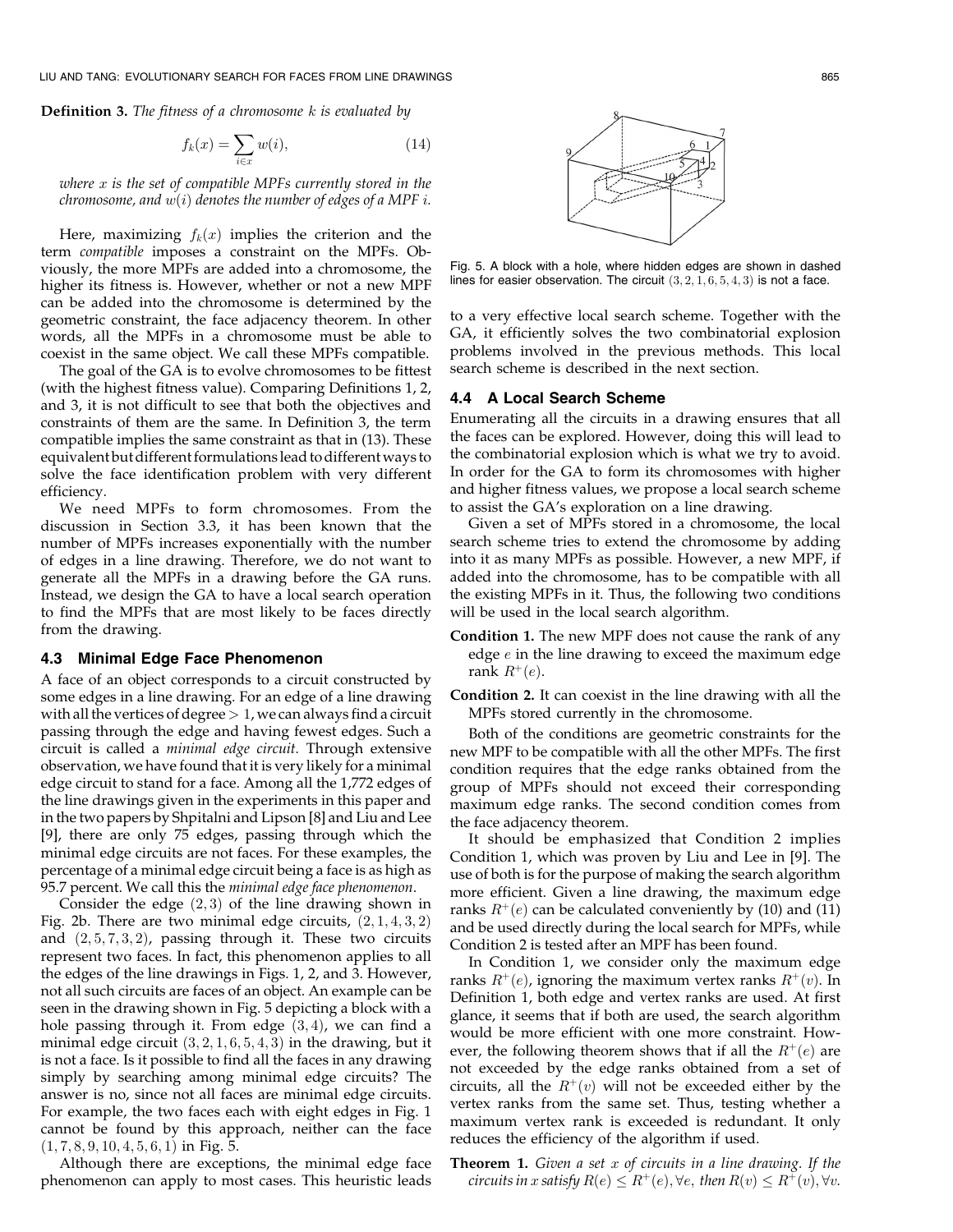$$
e_1 \vee e_n
$$

$$
e_2 \vee \dots \vee e_i
$$

Fig. 6. A vertex  $v$  met by  $n$  edges.

Proof. As shown in Fig. 6, let all the edges meeting at a vertex  $v$  be  $e_1, e_2, \ldots, e_n$ . As mentioned in Section 3.2, the maximum vertex rank can be obtained by

$$
R^{+}(v) = \left[ \frac{1}{2} \sum_{i=1}^{n} R^{+}(e_i) \right].
$$
 (15)

Recall that  $|a|$  denotes the largest integer  $\leq a$ . A circuit in  $x$  passing through  $v$  also passes through two of these edges. Thus, we have  $2R(v) = \sum_{i=1}^{n} R(e_i)$ , which leads to

$$
2R(v) \le \sum_{i=1}^{n} R^{+}(e_i). \tag{16}
$$

If  $\sum_{i=1}^{n} R^{+}(e_i)$  is even, then, from (15),  $2R^{+}(v) =$  $\sum_{i=1}^{n} R^{+}(e_i)$ . Hence,  $R(v) \leq R^{+}(v)$ . If  $\sum_{i=1}^{n} R^{+}(e_i)$  is odd, again from (15),  $2R^+(v) = \sum_{i=1}^{n} R^+(e_i) - 1$ . Since  $2R(v)$  is even, we have, from (16), that  $2R(v) \le \sum_{i=1}^{n} R^{+}(e_i) - 1$ . Thus,  $R(v) \leq R^+(v)$ .

Let us see an example of how edge ranks are used. Consider the drawing shown in Fig. 2b and the MPFs in Fig. 2c (the last four circuits). Suppose a chromosome now contains two MPFs  $C_1 = (1, 2, 3, 4, 5)$  and  $C_2 = (2, 5, 7, 3, 2)$ . If a new MPF  $C_3 = (1, 2, 5, 6, 1)$  is found, we can verify that it satisfies the two conditions. For example, for edge  $Q(2,5) = e_1$ , its rank  $R(e_1) = 2$  satisfies  $R(e_1) \leq R^+(e_1) = 2$ . However, if the new MPF is  $C_4 = (1, 6, 5, 7, 3, 4, 1)$ , we will find that many edge ranks obtained by  $C_1$ ,  $C_2$ , and  $C_4$ exceed their upper bounds. For example, for edge  $(1, 4) = e_2$ , we have  $R(e_2) = 2 > R^+(e_2) = 1$ . In this case,  $C_4$  cannot be added into the chromosome.

Now, we discuss how to search for MPFs in order to fill a chromosome. We define a new term first, which will be used in Algorithm 2.

**Definition 4.** Given a set  $x$  of MPFs currently stored in a chromosome,  $RR(e) = R^+(e) - R(e)$  is called the remaining edge rank of an edge  $e$ , where  $R(e)$  is obtained from the MPFs in x.

When  $x = \emptyset$ , all the remaining edge ranks are equal to their corresponding maximum edge ranks. In this case, any MPF is allowed to appear in the chromosome. For an edge  $e$ , when  $RR(e) = 0$ , no new MPF can pass through this edge.

A new MPF is searched from a line drawing based on both the minimal edge face phenomenon and the remaining edge ranks. This local search strategy, when combined with the GA, forms an efficient and effective solution to the face identification problem. Algorithm 2 describes the pseudocode of the local search algorithm.

## Algorithm 2. (Extending a chromosome)

[To add more minimal edge MPFs into the set  $x$  of MPFs currently stored in the chromosome by searching on the line drawing  $G = (V, E)$  with the edges numbered from 1 to  $|E|$ , given the remaining edge ranks,  $RR(e), e = 1, 2, \ldots |E|$ .

- 1. **procedure**  $Extension(x)$
- 2. Generate a random permutation  $(r_1, r_2, \ldots, r_{|E|})$ , where  $r_i \neq r_j$  for  $i \neq j$ , and  $r_i, r_j, i, j \in \{1, 2, \ldots, |E|\}$

3. for  $i = 1$  to  $|E|$  do

4. if  $RR(r_i) > 0$  then

5. begin

| 6. | Call $FindingMinimalEdgeMPF(r_i)$                   |
|----|-----------------------------------------------------|
| 7. | <b>if there exists a new MPF and it can coexist</b> |
|    | with all the MPFs stored currently in the           |
|    | chromosome then                                     |
| 8. | Add it to $x$ and update $RR$                       |

9. end

In the algorithm, the search for more MPFs is done by examining the edges one by one, but not in some fixed edge order. Instead, the order is randomly generated in Step 2 when the procedure is called each time. The goal is to reduce the risk for the algorithm to get trapped in local maxima. Step 6 calls another procedure to search for one MPF passing through edge  $r_i$  if the remaining rank  $RR(r_i) > 0$ . When there exists such an MPF, we have to test whether Condition 2 is satisfied (Step 7). If yes, the MPF is added into the chromosome and the remaining edge ranks recorded in the array RR must be updated (Step 8).

 $FindingMinimalEdgeMPF()$  is a modified version of Moore's efficient breadth-first search algorithm for finding a shortest path in a graph  $[15]$ . Given an edge  $e$ , it searches for a MPF passing through  $e$  and having minimal edges, which reflects the idea of the minimal edge face phenomenon. The detail and explanation of this algorithm can be found in [34].

#### 4.5 Mutation and Crossover

In this section, we will discuss how to incorporate the local search algorithm into the standard GA. Mutation and crossover are two commonly used operators in GAs. It is worth noting that, after an operation on a chromosome, the MPFs in the chromosome must still be able to coexist with each other in the line drawing.

The process of mutation makes the genes of a selected chromosome undergo random changes with a small mutation rate. The motivation behind it is to introduce a diversity of solutions into the population. In our application of the GA, mutation is performed by simply deleting some genes (MPFs) in a chromosome with a small rate.

Crossover is the main operator in the GA. Its goal is to mate good chromosomes to generate better offspring. With a crossover rate, it operates on two selected chromosomes by combining the genes of the two. We use a single point crossover to produce two children,  $O_1$  and  $O_2$ , from two parents,  $P_1$  and  $P_2$ , as shown in Fig. 7a. However, the MPFs in  $O_1$  or  $O_2$  may not be able to coexist in the same line drawing. Let us take  $O_1$  as an example. Suppose each of the three MPF pairs,  $C_2$  and  $C_5'$ ,  $C_2$  and  $C_7'$ , and  $C_4$  and  $C_7'$ , cannot coexist in the drawing. To maintain valid children, some MPFs must be deleted. Two valid children  $O_1^1$  and  $O_1^2$  from  $O<sub>1</sub>$  are shown in Fig. 7b which are shorter and have most compatible MPFs in  $O_1$ . Similarly, we may obtain two valid children  $O_2^1$  and  $O_2^2$  from  $O_2$ .

Itis commonin GAs that two parents produce two children in order to maintain the same population size. Here, we keep the two best children out of  $O_1^1$ ,  $O_1^2$ ,  $O_2^1$ , and  $O_2^2$ . From the hybrid GA given in the next section, it can be seen that, in order to obtain fittest chromosomes, we always try to extend every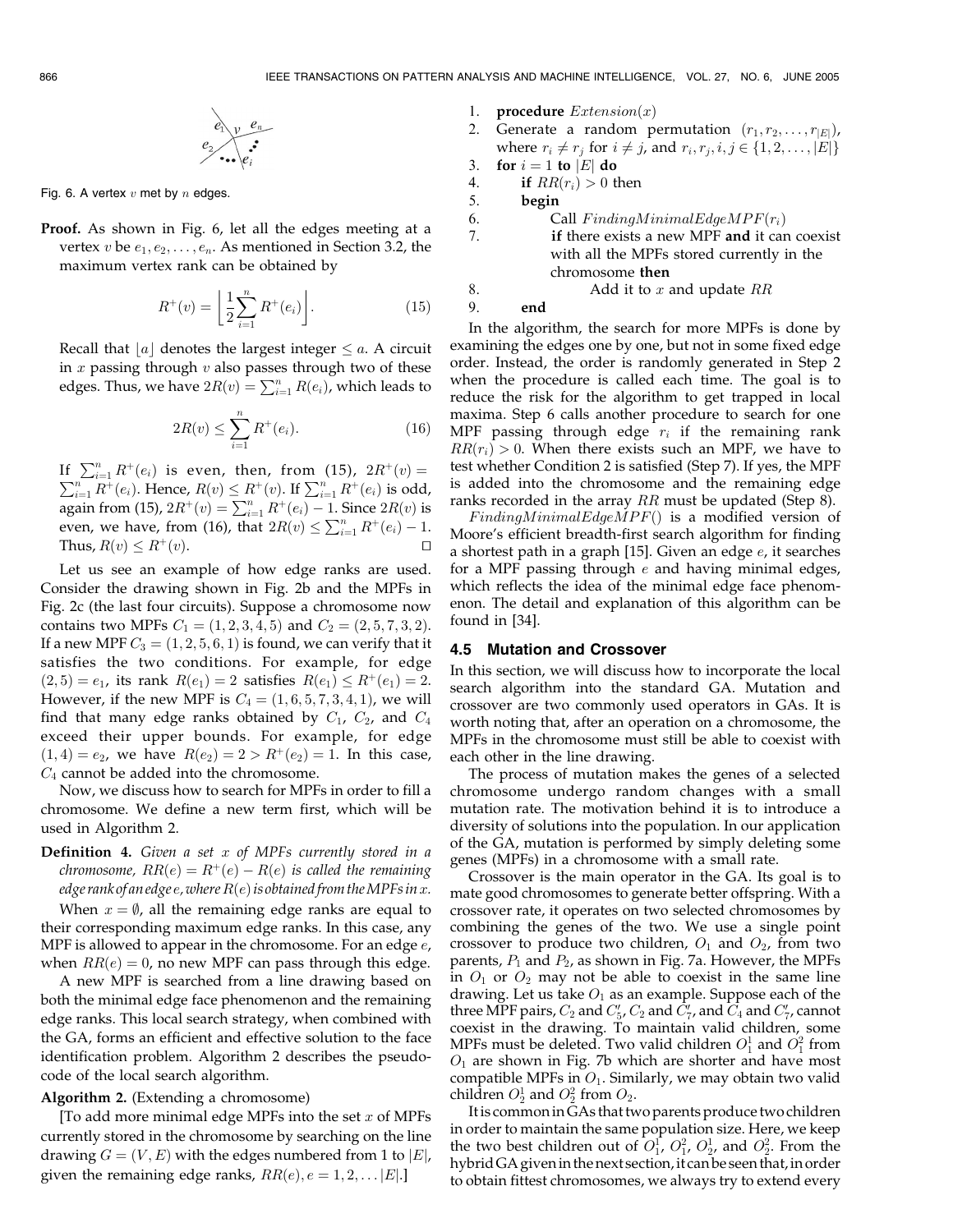



 $(b)$ 

Fig. 7. (a) A single point crossover. (b) Two valid children from  $O_1$ .

chromosome so that it contains as many MPFs as possible, with the help of the local search algorithm. Therefore, before evaluating  $O_1^1$ ,  $O_1^2$ ,  $O_2^1$ , and  $O_2^2$ , we extend each of them by calling the procedure  $Extension$  listed in Algorithm 2. Then, the two extended children with the highest fitness values remain and the other two are discarded.

## 4.6 The Hybrid GA

Combining the standard GA with our local search scheme, we formulate the hybrid GA in Algorithm 3, where MaxGeneration denotes the maximum generation the algorithm will reach and  $PopulationSize$  is an even integer denoting the size of the population  $P(t)$ . The local search procedure Extension (Algorithm 2) is incorporated into the standard GA, always trying to add more faces into chromosomes to make them fitter.

Algorithm 3. (Hybrid GA)

- 1.  $t \leftarrow 1$
- 2. Initialize  $P(t)$  by calling  $Extension(x)$  with  $x = \emptyset$  for each chromosome in  $P(t)$
- 3. Calculate the fitness value of each chromosome in  $P(t)$
- 4. while  $t \leq MaxGeneration$  do
- 5. begin
- 6. Rank the chromosomes in  $P(t)$  linearly based on their fitness values
- 7. **for**  $i = 1$  to PopulationSize/2 do
- 8. begin
- 9. Select two chromosomes  $P'_1$  and  $P'_2$  from  $P(t)$  based on the ranking
- 10. Perform mutation on  $P'_1$  and  $P'_2$  with a mutation rate, producing two chromosomes  $P_1$  and  $P_2$
- 11. Perform single-point crossover on  $P_1$  and  $P_2$  with a crossover rate, producing another two chromosomes  $O_1$  and  $O_2$

\n- 12. Delete incompatible MPFs in 
$$
O_1
$$
 and  $O_2$ , producing four valid children  $O_1^1$ ,  $O_1^2$ ,  $O_2^1$ , and  $O_2^2$
\n- 13. Call *Extension* to extend  $O_1^1$ ,  $O_1^2$ ,  $O_2^1$ , and
\n

$$
O_2^2
$$
 and keep the best two in  $O(t)$ 

14. end

15. Form  $P(t + 1)$  by keeping *PopulationSize*/2 best chromosomes in  $P(t)$  and PopulationSize/2 best chromosomes in  $O(t)$ 

16.  $t \leftarrow t + 1$ 

17. end

# 5 EXPERIMENTAL RESULTS

In this section,we conduct a set of experiments to demonstrate that our hybrid GA can identify faces from line drawings efficiently. We also compare the efficiency between the GA and Liu and Lee's algorithm [9]. We do not compare with the algorithm proposed by Shpitalni and Lipson [8] because Liu and Lee's algorithm is already faster than Shpitalni and Lipson's. In what follows, LLA and HGA are short for Liu and Lee's algorithm and the hybrid GA, respectively.

All the algorithms are implemented using Visual C++, running on a 1 GHz Pentium III PC. In the HGA, the parameters, population size, maximum generation, mutation rate, and crossover rate, are set to be 50, 15, 0.05, and 0.9, respectively. They are fixed in the experiments unless mentioned otherwise. How these parameters affect the HGA will be discussed at the end of this section.

GAs are a stochastic global optimization technique. It is not guaranteed that a GA will find optimal solutions to a problem. In fact, GAs return only nearly optimal solutions inmost applications to combinatorial problems [11], [12], [13], [14]. The likelihood of some GA finding optimal solutions depends on factors like how hard a problem is, how well the GA is designed, and the parameters chosen in the GA. In the following, when we say that the HGA can identify the faces of a line drawing, we mean that, given the above set of parameters, the HGA has an extremely high probability of obtaining the optimal solutions. The rate of failure is negligibly small in practical applications (see more discussion later).

The first set of line drawings for testing the HGA come from all the objects given in the sections of experimental results in the two papers by Shpitalni and Lipson [8] and Liu and Lee [9]. The HGA finds the same facesin each object as the other two algorithms and takes about 0.25 second each. It is not necessary to compare the computational times between the HGA and LLA on these objects with less than 30 faces because the LLA is also fast enough to handle them.

Next, we will show another set of objects each with more than 30 faces. In Fig. 8, four stairs models with increasing faces are shown. The 32 faces in Stairs 1 found by the HGA are also shown. There is one solution for the first three models. But, there are two in Stairs 4. One solution contains MPF 1 and MPF 2 and the other contains MPF 3 and MPF 4 (see Fig. 8). The other 37 faces common in the two solutions are omitted. For the face identification, there may be multiple solutions in a line drawing like Stairs 4. In [8] and [9], when cases of multiple solutions appeared, they used some image regularities to select the most plausible one; for Stair 4, the solution containing MPF 1 and MPF 2 is chosen.

When the HGA is applied to a line drawing having multiple solutions, we find that, in most cases, the most plausible one is found out in the population. In order not to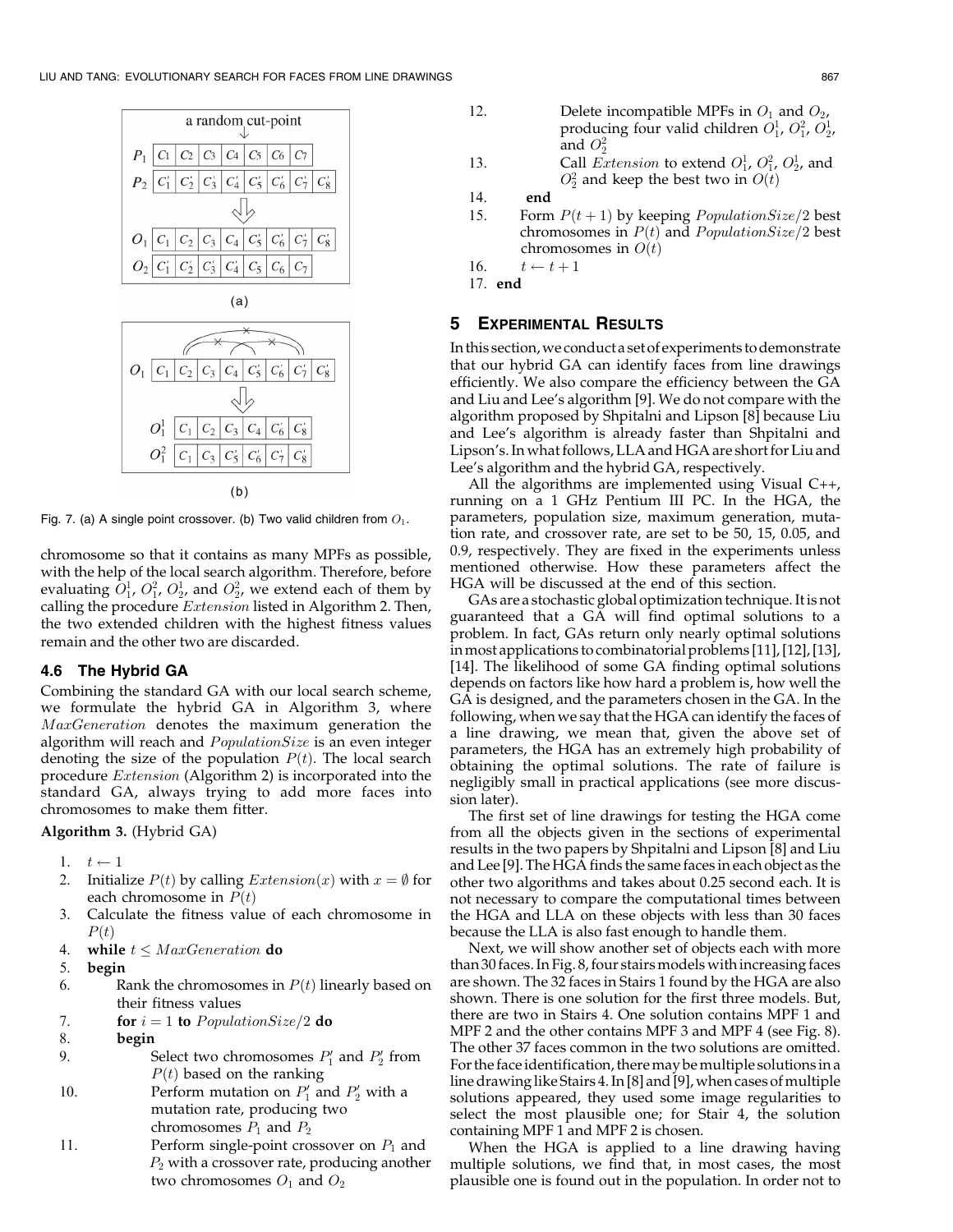

Fig. 8. Four stairs models.

miss it, however, after the execution of the HGA, we run a postprocessing procedure to look for multiple solutions. By examining MPFs 1 and 2 (or MPFs 3 and 4) in Fig. 8, it is not difficult to see that the two MPFs share more than one common edge (here they are edges  $(1, 2)$  and  $(3, 4)$ ). With this observation, even if the solution containing MPFs 1 and 2 is not found out by the HGA, it can still be obtained from the solution containing MPFs 3 and 4 in the following way: Look at MPFs 3 and 4. The two common edges, (1,2) and (3,4), separate them into four sets of edges:

$$
S_1 = \{\text{edge}(2, 7), \text{edge}(7, 8), \text{edge}(8, 3)\}
$$
  
\n
$$
S_2 = \{\text{edge}(4, 9), \text{edge}(9, 10), \text{edge}(10, 1)\}
$$
  
\n
$$
S_3 = \{\text{edge}(2, 5), \text{edge}(5, 6), \text{edge}(6, 3)\}
$$
  
\n
$$
S_4 = \{\text{edge}(4, 12), \text{edge}(12, 11), \text{edge}(11, 1)\},
$$

where  $S_1$ ,  $S_2$ , and the two common edges form MPF 3, while  $S_3$ ,  $S_4$ , and the two common edges form MPF 4. By exchanging  $S_1$  and  $S_3$ , we can obtain two MPFs: One formed by  $S_2$ ,  $S_3$  and the two common edges and the other formed by  $S_1$ ,  $S_4$ , and the two common edges. These two MPFs are exactly MPFs 1 and 2. Similar analysis applies to more complicated cases. This postprocessing successfully deals with all the line drawings having multiple solutions in the

TABLE 1 Results for the Four Models in Fig. 8

|                   | Stairs 1            | Stairs 2              | Stairs 3            | Stairs 4              |
|-------------------|---------------------|-----------------------|---------------------|-----------------------|
| Faces             | 32                  | 36                    | 38                  | 39                    |
| Edges             | 90                  | 102                   | 108                 | 114                   |
| <b>MPFs</b>       | 2561                | 8089                  | 16428               | 48126                 |
| Memory in LLA     | $>6.5\times10^{6}$  | $> 6.5 \times 10^{7}$ | $>2.6\times10^8$    | $>2.3\times10^{9}$    |
| Memory in HGA     | $< 2.5 \times 10^5$ | $< 2.5 \times 10^5$   | $< 2.5 \times 10^5$ | $< 2.5 \times 10^{5}$ |
| Time taken by LLA | 9s                  | 95s                   | 1632s               |                       |
| Time taken by HGA | 0.35s               | 0.43s                 | 0.48s               | 0.50s                 |

experiments (including those in [8] and [9]). Like [8] and [9], when multiple solutions are obtained from a line drawing, the most plausible one is selected by the image regularities.

Table 1 summarizes the results for the four stairs. It is obvious that the number of MPFs grows exponentially with the number of edges, which causes both memory and computational time taken by the LLA to increase exponentially. Let us consider the memory requirement first. In the LLA (also in Shpitalni and Lipson's algorithm), most memory consumption is due to the generation of the matrix  $B=[b_{ij}]_{n\times n}$ , with n being the number of MPFs (see Definitions 1 and 2). When there are 48,126 MPFs in Stairs 4, the LLA needs at least  $48,126 \times 48,126 \simeq 2.3 \times 10^9$  basic memoryunits. Thus, the LLA has to allocate a hugememory of 2.3G units to handle Stairs 4. In the HGA, however, the memory requirement does not depend on the number of MPFs. The two largest arrays are used to store the chromosomes in the population  $P(t)$  and the offspring  $O(t)$ .  $P(t)$  and  $O(t)$  together need a memory of less than

# $(2 \times$  Population  $\times$  Max Length Of A Chromosome  $\times$  Max Length of A Circuit).

In our experiments, the maximum length of a chromosome and the maximum length of a circuit are less than 50. Therefore,  $P(t)$  and  $O(t)$  take less than  $2.5 \times 10^5$  basic memory units.

The last two rows in Table 1 give the times (in seconds) taken by the two algorithms. It is obvious that the time consumed by the LLA grows exponentially. We do not give the time for the LLA to deal with Stairs 4 because it takes too much time to find the solution (we could not obtain the result after the LLA ran for one day). On the contrary, we are very happy with the HGA. It is much more efficient and its computational time increases approximately linearly with the number of edges of the stairs models.

Fig. 9 displays a convergence process of the HGA when it is run to handle Stairs 4. The average fitness value is

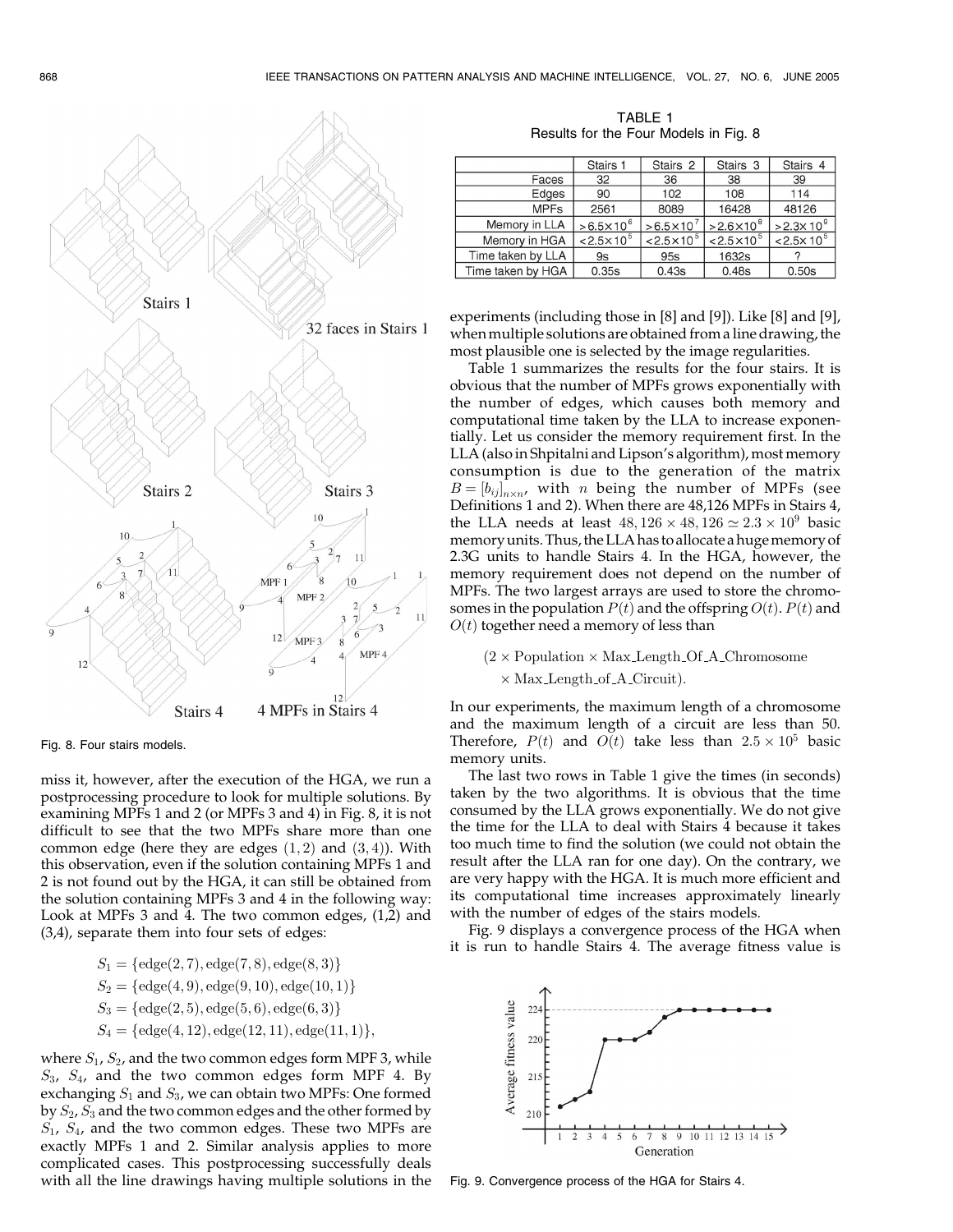



TABLE 2 Results for the Five Models in Fig. 10

|                                                  |             | Desk 1                                               | Desk 2              | Desk 3              | Desk 4                                      | Desk 5  |
|--------------------------------------------------|-------------|------------------------------------------------------|---------------------|---------------------|---------------------------------------------|---------|
|                                                  | Faces       | 30                                                   | 34                  | 38                  | 42                                          | 46      |
|                                                  | Edges       | 90                                                   | 102                 | 114                 | 126                                         | 138     |
|                                                  | <b>MPFs</b> | 3259                                                 | 14520               | 65000               | 307012                                      | 1466488 |
|                                                  |             | Memory in LLA $\vert$ > 1.0 $\times$ 10 <sup>7</sup> | $>2.1\times10^{8}$  | $>4.2\times10^{9}$  | $>9.4\times10^{10}$ $>2.1\times10^{12}$     |         |
| Memory in HGA $ $ < 2.5 $\times$ 10 <sup>5</sup> |             |                                                      | $< 2.5 \times 10^5$ | $< 2.5 \times 10^5$ | $ 2.5 \times 10^{5} $ $ 2.5 \times 10^{5} $ |         |
| Time taken by LLA                                |             | 19s                                                  | 740s                |                     |                                             |         |
| Time taken by HGA                                |             | 0.37s                                                | 0.48s               | 0.58s               | 0.70s                                       | 0.83s   |

computed by considering all the chromosomes in  $P(t)$  at each generation  $t$ . For this example, every chromosome contains a best solution beginning from generation 9.

Fig. 10 shows five desk models, all of which have a hole passing through them. Desks 1-5 have two, three, four, five and six slots on them, respectively. Each of them has four solutions. Our algorithm can find all the solutions. The most plausible one for Desk 1 is also shown in Fig. 10. Table 2 summarizes the results for the five desk models. Again, we see that the combinatorial explosion caused by the number of MPFs takes the LLA 740 seconds to find the faces of Desk 2. For each model of Desks 3-5, the LLA has to spend so much time that we cannot wait for the result. On the other hand, the HGA again exhibits excellent performance both in computational time and memory requirement. Fig. 11 shows the



Fig. 11. Time (second) taken by the HGA versus the number of edges for the desk models.



Fig. 12. Two objects and their faces found.

TABLE 3 Results for the Two Models in Fig. 12

|                   | <b>Building</b>     | <b>Sheets</b>       |
|-------------------|---------------------|---------------------|
| Faces             | 35                  | 30                  |
| Edges             | 89                  | 122                 |
| <b>MPFs</b>       | 8569                | 8129                |
| Memory in LLA     | $>7.3\times10^{7}$  | $>6.6\times10$      |
| Memory in HGA     | $< 2.5 \times 10^5$ | $< 2.5 \times 10^5$ |
| Time taken by LLA | 96s                 | 137s                |
| Time taken by HGA | 0.35s               | 0.45s               |

approximately linear relation between the time taken by the HGA and the number of edges for the Desk models.

Two more objects in Fig. 12 are used to test the HGA and LLA. There is one solution for each of the two objects. The faces found by the HGA (or LLA) are also given in the figure. The results are summarized in Table 3, which again demonstrates the significant better performance of the HGA over the LLA.

As we mentioned before, given the set of parameters, (population  $= 50$ , maximum generation  $= 15$ , mutation rate  $= 0.05$ , crossover rate  $= 0.9$ ), the HGA can find the optimal solutions in a very high probability. In fact, for all the line drawings given in the experiments (including those in the two previous papers [8], [9]), the HGA would not fail once if we run the HGA on each object 1,000 times. Now, we study how the success probability varies when some of the parameters are changed.

At first, we find that the HGA is not sensitive to the mutation rate and crossover rate (usually, the former is small and the latter is large). For example, if they are chosen to be 0.1 and 0.8, respectively, the success probability is almost the same. Thus, we consider in the following the changes of the population size and maximum generation only. Here, we use Stairs 4 as the test subject.

Fig. 13 shows how the success probability goes to 1.0 as the population size increases from 10 to 50. For each of the population size, the HGA is run 500 times for Stairs 4 with the maximum generation set at 15. When the population size is set at 10, 20, 30, 40, and 50, the numbers of times that the HGA fails to find the optimal solutions are 186, 70, 43, 2, and 0, respectively. Fig. 14 shows the relation between the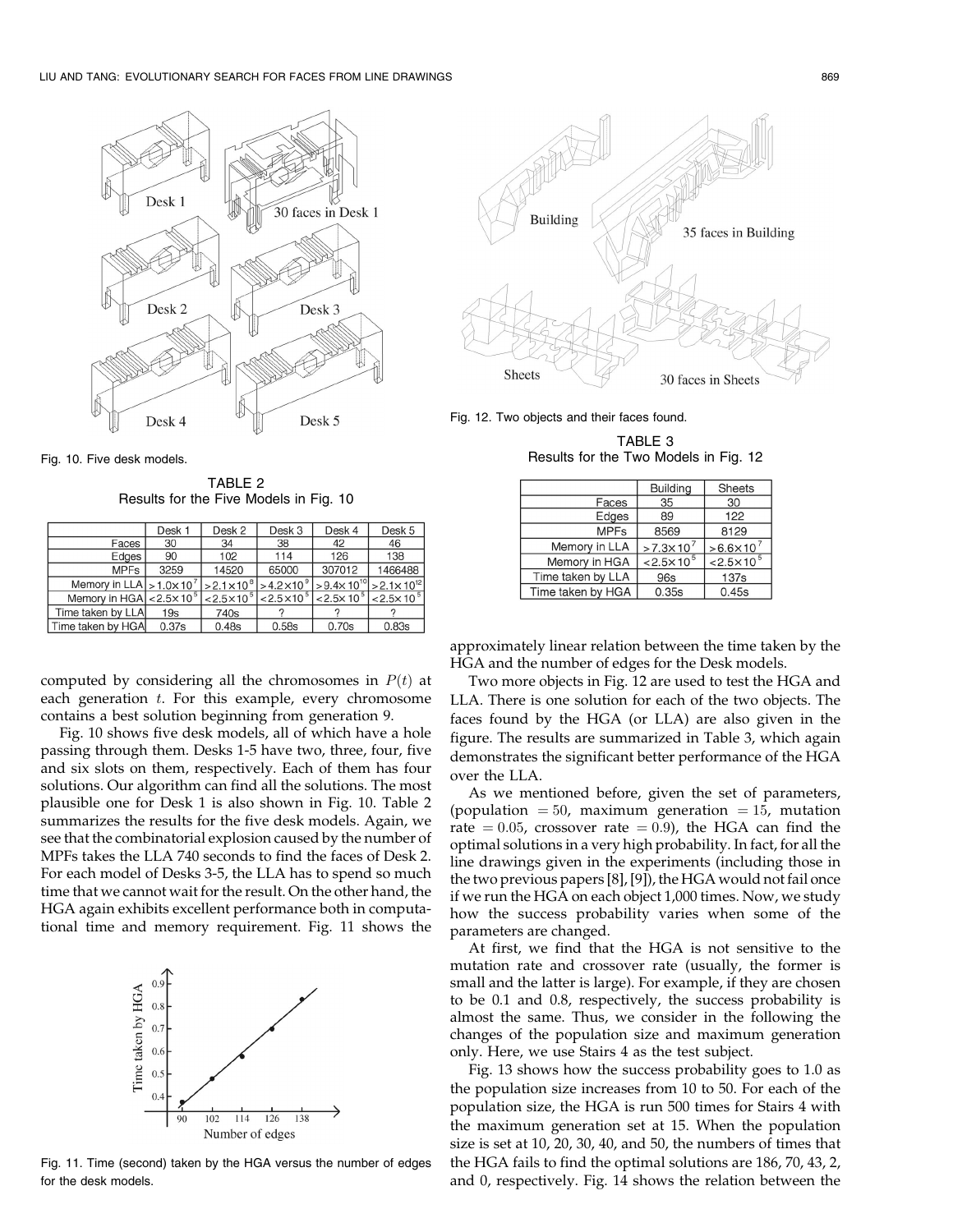

Fig. 13. Success probability versus population size for Stairs 4 with maximum generation  $= 15$ .

success probability and the maximum generation. For each of the maximum generation, the HGA is also run 500 times with the population size set at 50. When the maximum generation is set at 5, 7, 9, 11, 13, and 15, the numbers of the HGA failure are 101, 35, 22, 12, 5, and 0, respectively. These two examples show that, when the population size and maximum generation are chosen to be 50 and 15, the HGA can have a very high probability of finding the optimal solutions for Stairs 4.

Is it possible for the HGA to fail when dealing with a line drawing? The answer is yes for complex line drawings such as Desk 5. We do find that the HGA gets into local optima at an approximate rate of 0.00025 when handling Desk 5. In other words, if the HGA is executed 4,000 times for Desk 5, it would fail once. This very low rate of failure is negligible in practical applications. It demonstrates that the HGA is not only efficient in computational time and memory requirement, but also robust in obtaining optimal solutions.

## 6 COMPARISON WITH SIMULATED ANNEALING

While the HGA performs very well on the face identification problem, we may wonder whether there exist other optimization methods that can reach similar performance or better. We have implemented a simulated annealing (SA) algorithm and made comparisons between the two algorithms. The new ideas presented in Section 4 are the key to the efficient implementations of SA, just as they are the key to the HGA.

SA is a well-known heuristic optimization technique and has been successfully applied to many optimization problems [35]. It simulates the slow cooling process of material from over its melting point to its solid state where the lowest energy configuration is expected. In order to implement SA in the traditional minimization framework, we define the following energy function

$$
f(x) = -\sum_{i \in x} w(i),\tag{17}
$$

where  $x$  is the current solution (a set of compatible MPFs) and  $w(i)$  denotes the number of edges of a MPF *i*. In fact,  $f(x)$  is simply the negative of the fitness function of a chromosome defined in (14). The detailed description of the theory and various modifications of SA can be found in [35]. Here, we present a SA algorithm (SAA) tailored for face identification.



Fig. 14. Success probability versus maximum generation for Stairs 4 with population  $= 50$ .

# Algorithm 4. (SAA)

```
1. Construct an initial solution x_0 by calling
    Extension(x) with x = \emptyset2. t \leftarrow T_0<br>3. while
    while t>T_{min} do
4. begin<br>5. ii \leftarrow 16. while i \leq M_t do
7. begin
8. Call Neighbour(x_0) to obtain a neighbor x
              of x_09. if \delta = f(x) - f(x_0) < 0 then x_0 \leftarrow x else
10. begin
11. Randomly generate r \in (0, 1)12. if r < e^{-\delta/t} then x_0 \leftarrow x13. end
14. i \leftarrow i + 115. end
16. t \leftarrow \alpha(t)17. end
```
In the SAA,  $T_0$  ( $T_{min}$ ) is an initial (final) temperature high (low) enough,  $M_t$  defines the number of iterations executed at each temperature t, and  $\alpha(t)$  is a temperature reduction function. The final solution stored in  $x_0$  is obtained when the algorithm ends. All the steps except 1 and 8 are similar to those in the general SA algorithm [35]. Step 1 calls Algorithm 2, Extension, described in Section 4.4 to generate a random initial solution. The key of the SAA is in Step 8: randomly selecting a neighbor of the current point  $x_0$  in the solution space. The procedure is given in the following algorithm.

**Algorithm 5.** (Randomly selecting a neighbor x of  $x_0$ )

- 1. **procedure** $Neighbour$
- Randomly select an edge *e* with  $RR(e) > 0$
- 3. Randomly search the line drawing for one MPF that passes through e
- 4. Delete the MPFs in  $x_0$  that are not compatible with the newly-found MPF and put it into  $x_0$ , forming a new set  $x'$  of MPFs
- 5. Call  $Extension(x')$  to extend  $x'$ , resulting in  $x$

From the above algorithm, it can be seen that *Extension* is called again, in which the idea of the minimal edge face phenomenon is embedded to help find faces.

To make an SA algorithm work well in solving an optimization problem, the parameters  $T_0$ ,  $T_{min}$ ,  $M_t$ , and the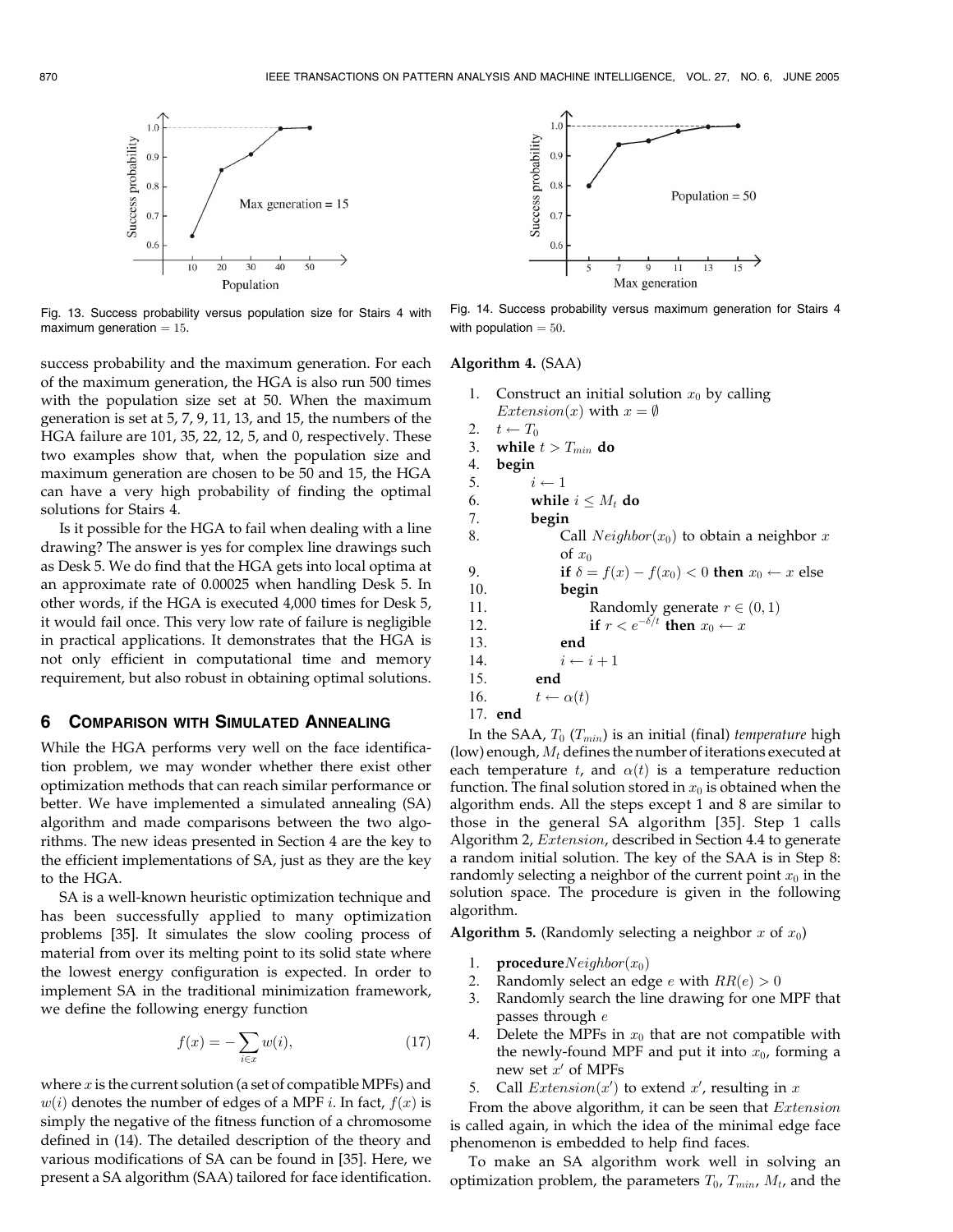function  $\alpha(t)$  must be chosen carefully, and they are usually problem-dependent. Aftermany trial-and-error experiments, we find that the SAA with  $T_0 = 300$ ,  $T_{min} = 0.001$ ,  $M_t = 10$ , and  $\alpha(t) = 0.9t$  can give very good results both in computational efficiency and in finding optimal solutions. With these parameters and the temperature reduction function, the performance of the SAA is close to that of the HGA. If the SAA is executed on each line drawing in the experiments 1,000 times, it would not fail once and each execution takes less than 1 second. More specifically, let us consider the line drawing Desk 5 that has the most faces. The SAA gets into local optima approximately at a rate of 0.00033, that is, it would fail only once if it is run 3,000 times. This rate of failure is low enough in practice. Besides, the time the SAA takes in each execution for Desk 5 is 0.85 second on the average.

Our experiments show that the performance of the HGA is slightly better than that of the SAA. Both algorithms can efficiently find faces from a line drawing with very small rates of failure. The key to making these algorithms perform much better than the previous algorithms in [8] and [9] comes from the local search scheme where the minimal edge face phenomenon and the geometric constraints are incorporated, as well as from the algorithmic designs that avoid the search of all MPFs from a line drawing.

#### 7 CONCLUSIONS

A hybrid GA for finding faces from single 2D line drawings has been presented. The faces identified from a line drawing provide important information for the reconstruction of its 3D geometry. From the experiments, it can be seen that the HGA finds the same faces as the previous two algorithms do, but exhibits significantly better performance for objects with faces  $>$  30, both in computational time and memory requirement. The obstacle for the two previous methods to handle such objects is that each of them involves two combinatorial problems: searching for all MPFs from a line drawing and then searching for faces from the MPFs. This combinatorial explosion makes it difficult, if not impossible, for the two algorithms to handle objects with faces  $>$  30.

Our strategy to conquer the combinatorial explosion is to combine the standard GA with a novel local search scheme. The former is well-known for its good global search ability; the latter has a high likelihood of finding faces directly from a line drawing based on the maximum edge ranks, face adjacency theorem, and minimal edge face phenomenon. The amount of memory allocated in our HGA depends on the size of the population, themaximum length of a chromosome, and the maximum length of a circuit. These quantities do not increase much with the increase of edges in a line drawing. For all the line drawings in the experiments, the HGA takes less than one second to deal with each of them on a 1 GHz Pentium III PC. From the two sets of objects given in Figs. 8 and 10, we can see that the computational time of the HGA grows approximately linearly with the number of edges of the drawings, presenting excellent computational performance. The experiments also demonstrate that the HGA is robust in finding optimal solutions.

We have also implemented a simulated annealing algorithm for face identification based on the local search scheme. Similarly to the HGA, the SSA is designed without the need to search for all the MPFs from a line drawing. The HGA works slightly better than the SSA.

# ACKNOWLEDGMENTS

The work described in this paper was fully supported by a grant from the Research Grants Council of the Hong Kong SAR (Project no. AoE/E-01/99).

#### **REFERENCES**

- [1] T. Marill, "Emulating the Human Interpretation of Line-Drawings as Three-Dimensional Objects," Int'l J. Computer Vision, vol. 6, no. 2, pp. 147-161, 1991.
- [2] Y.G. Leclerc and M.A. Fischler, "An Optimization-Based Approach to the Interpretation of Single Line Drawings as 3D Wire Frames," Int'l J. Computer Vision, vol. 9, no. 2, pp. 113-136, 1992.
- [3] H. Lipson and M. Shpitalni, "Optimization-Based Reconstruction of a 3D Object from a Single Freehand Line Drawing," Computer-Aided Design, vol. 28, no. 8, pp. 651-663, 1996.
- [4] K. Sugihara, "A Necessary and Sufficient Condition for a Picture to Represent a Polyhedral Scene," IEEE Trans. Pattern Analysis and Machine Intelligence, vol. 6, no. 5, pp. 578-586, 1984.
- [5] P.E. Debevec, C.J. Yaylor, and J. Malik, "Modeling and Rendering Architecture from Photographs: A Hybrid Geometry- and Image-Based Approach," Proc. SIGGRAPH '96 Conf., pp. 11-20, 1996.
- [6] A. Turner, D. Chapman, and A. Penn, "Sketching Space," Computers & Graphics, vol. 24, pp. 869-879, 2000.
- [7] A.P. Vicent, P.C. Calleja, and R.R. Martin, "Skewed Mirror Symmetry in the 3D Reconstruction of Polyhedral Models," J.Winter School on Computer Graphics, vol. 11, no. 3, pp. 504-511, 2003.
- [8] M. Shpitalni and H. Lipson, "Identification of Faces in a 2D Line Drawing Projection of a Wireframe Object," IEEE Trans. Pattern Analysis and Machine Intelligence, vol. 18, no. 10, pp. 1000-1012, Oct. 1996.
- [9] J. Liu and Y.T. Lee, "A Graph-Based Method for Face Identification from a Single 2D Line Drawing," IEEE Trans. Pattern Analysis and Machine Intelligence, vol. 23, no. 10, pp. 1106-1119, Oct. 2001.
- [10] E.M. Reingold, J. Nievergelt, and N. Deo, Combinatorial Algorithms: Theory and Practices. Prentice-Hall, 1977.
- [11] M. Gen and R. Cheng, Genetic Algorithms and Engineering Optimization. New York: John Wiley & Sons, 2000.
- [12] K.F. Man, K.S. Tang, and S. Kwong, Genetic Algorithms: Concepts and Designs. New York: Springer, 1999.
- [13] Z. Michalewicz, Genetic Algorithms + Data Structures = Evolution Programs. New York: Springer-Verlag, 1996.
- [14] D.E. Goldberg, Genetic Algorithms in Search, Optimization, and Machine Learning. Reading, Mass.: Addison-Wesley, 1989.
- [15] G. Chartrand and O.R. Oellermann, Applied and Algorithmic Graph Theory. New York: McGraw-Hill, 1993.
- [16] M. Mantyla, An Introduction to Solid Modeling. Computer Science Press, 1988.
- [17] D.A. Huffman, "Impossible Objects as Nonsense Sentences," Machine Intelligence, B. Meltzer and D. Mitchie, eds., vol. 6, pp. 295- 323, 1971.
- [18] M.B. Clowes, "On Seeing Things," Artificial Intelligence, vol. 2, pp. 79-116, 1971.
- [19] D. Waltz, "Understanding Line Drawings of Scenes with Shadows," Psychology of Computer Vision, P.H. Winston, ed., pp. 19-91, New York: McGraw-Hill, 1975.
- [20] R. Haralick and L. Shapira, "The Consistent Labeling Problem: Part 1," IEEE Trans. Pattern Analysis and Machine Intelligence, vol. 1, no. 2, pp. 173-184, 1979.
- [21] J. Malik, "Interpreting Line Drawings of Curved Objects," Int'l J. Computer Vision, vol. 1, pp. 73-103, 1987.
- [22] M.C. Cooper, "Interpretation of Line Drawings of Complex Objects," Image and Vision Computing, vol. 11, no. 2, pp. 82-90, 1993.
- M.C. Cooper, "The Interpretations of Line Drawings with Contrast Failure and Shadows," Int'l J. Computer Vision, vol. 43, no. 2, pp. 75-97, 2001.